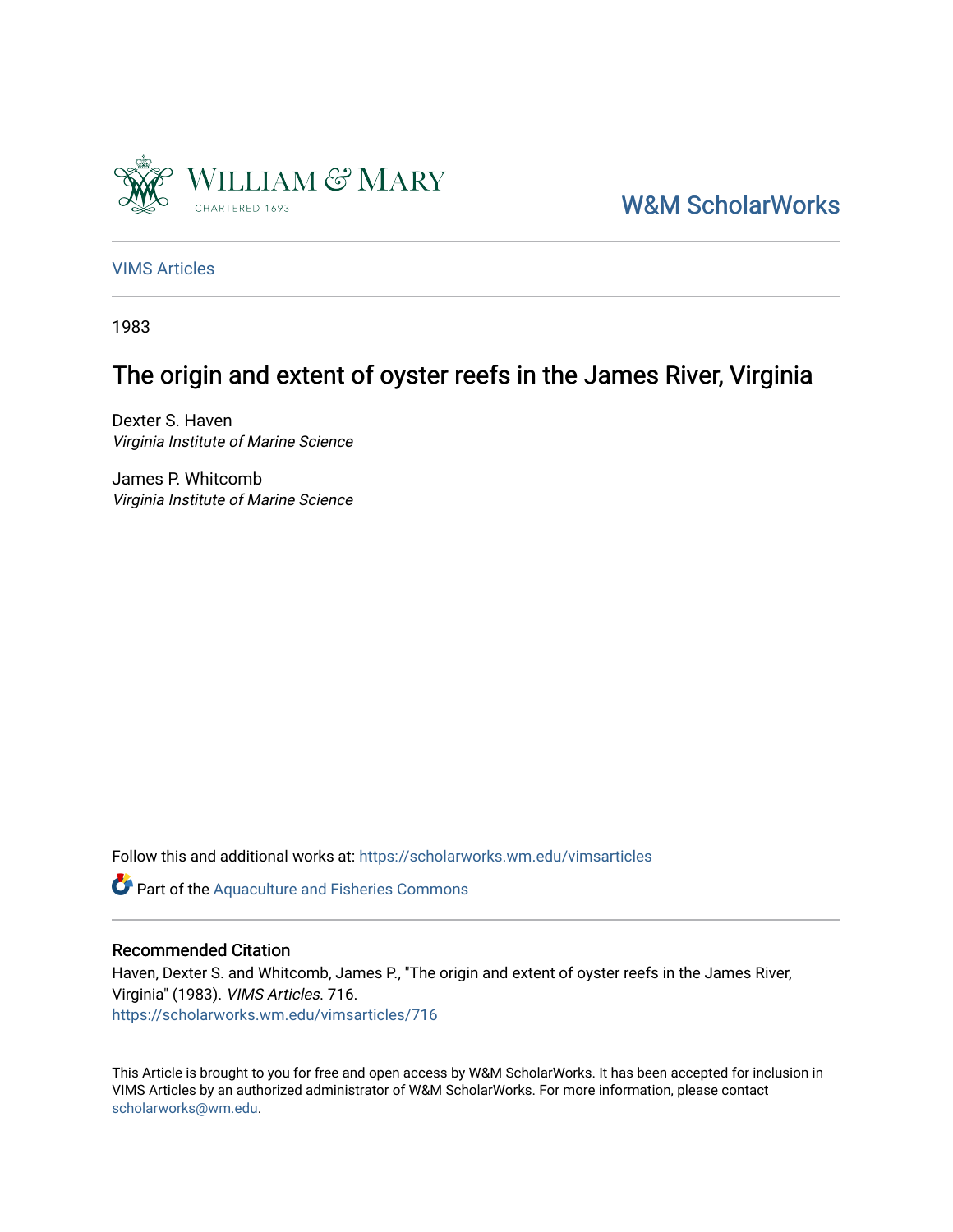# THE ORIGIN AND EXTENT OF OYSTER REEFS IN THE JAMES RIVER, VIRGINIA1

# DEXTER S. HAVEN AND JAMES P. WHITCOMB

*Virginia Institute of Marine Science and School of Marine Science The College of William and Mary Gloucester Point, Virginia 23062* 

**ABSTRACT** The public oyster grounds (Baylor Survey Grounds) in the James River, VA, were studied with respect to bottom type and oyster density from 1978 to 1981. Approximately 10,118 ha (25,000 acres) were investigated using an electronic positioning system to establish station locations. Bottom types were determined using probing pipes, patent tongs, and an acoustical device. About 17.1% of the bottom was classified as consolidated oyster reef, and 47.5% was moderately productive mud-shell or sand-shell bottoms. The remaining 35.4% was rated as unsuitable for oyster culture. The surface configuration of oyster reef areas in the James River is similar to those in coastal lagoons along the Gulf of Mexico. They are thought to have developed in the James River as they did in the Gulf of Mexico area as sea level rose during the Holocene Period.

*KEYWORDS* 

#### INTRODUCTION

The naturally productive oyster-growing areas in Virginia were surveyed and set aside for public use in 1894 by Lt. J. B. Baylor (Baylor 1894) and since then have been designated as Baylor Grounds. Statewide, they comprise about 98,324 ha (243,000 acres) with 10,118 ha (25,000 acres) located in the James River, VA (Haven et al. 1981a). The Baylor Survey outlined only broad areas of naturally productive bottoms and did not delineate nor quantify the size or shape of individual oyster reefs. Consequently, many unproductive areas (mud and sand bottoms) were included within the bounds of the survey (Moore 1911, Loosanoff 1931, Haven et al. 1981a).

This paper describes and quantifies the seed-oyster producing regions in James River, VA, within the bounds of the public (Baylor Survey) oyster grounds. It is a portion of a much larger investigation which evaluated the suitability for oyster culture of nearly all public oyster grounds in Virginia (Haven et al. 1981b). The area studied, divided into five zones, is shown in Figures 1 and 2.

Prior to this study there were only two attempts to quantify productive and nonproductive areas within the Baylor Grounds. The first was conducted in 1910 using a chain drag, hand tongs, and a lead line to outline bottom types and quantify oyster density (Moore 1911 ). Positions were established by sextant bearings and about 10,440 soundings were taken. A second study was conducted between 1973 and 1976 which demonstrated significant changes in oyster density along seven corridors in the James River, but the area of the various bottom types were not determined (Loesch et al. 1975).

The James River has been and continues to be of major importance to the oyster industry in Virginia. Oysters set and survive well there but growth is slow and meat quality is typically poor (Loosanoff 1931, Haven et al. 1981b). Since the mid-1800's, small oysters of less than 7.6 em (3 in.) in length (termed seed oysters) have been harvested from the river and transplanted to other areas where growth and meat quality improved. In the past 50 years, an estimated 75% or more of the seed oysters planted in Virginia by private interests on leased bottoms came from the James River (Haven et al. 1981b).

From about 1920 to 1945 annual seed-oyster production in the James River averaged about 1,675,000 Virginia bushels  $(82,346 \text{ m}^3)$  (Marshall 1954), and from 1946 to 1961 it averaged between 1.5 to 2.5 million (73,800 to 123,000  $m<sup>3</sup>$ ). Between 1961 and 1981, however, yearly production fell drastically and in that period it fluctuated between 250,000 and 550,000 bushels (12,300 and 27,075 m<sup>3</sup>) (Haven et al. 1981b).

The decline in landings has been associated in part with a decline in demand for seed oysters because of the impact of the oyster pathogen *Haplosporidium nelsoni* (Haskin, Stauber and Makin), commonly called MSX, on adult populations growing in high salinity waters (Haskin et al. 1966, Andrews 1968). An additional cause of the decline in seed production was the low demand for seed resulting from unfavorable economic conditions such as high growing costs and an unstable market for the final product (Haven et al. 1981b). Accompanying the decline in landings was a decline in spatfall intensity which was most severe in the lower half of the seed area (Haven et al. 1981b, Andrews 1982) (Table 1). The cause of this latter decline has not yet been adequately explained. The James River, like most of Chesapeake Bay, has in the past three decades experienced

 $^1$ Contribution No. 1199 from the Virginia Institute of Marine Science, The College of William and Mary, Gloucester Point, VA 23062.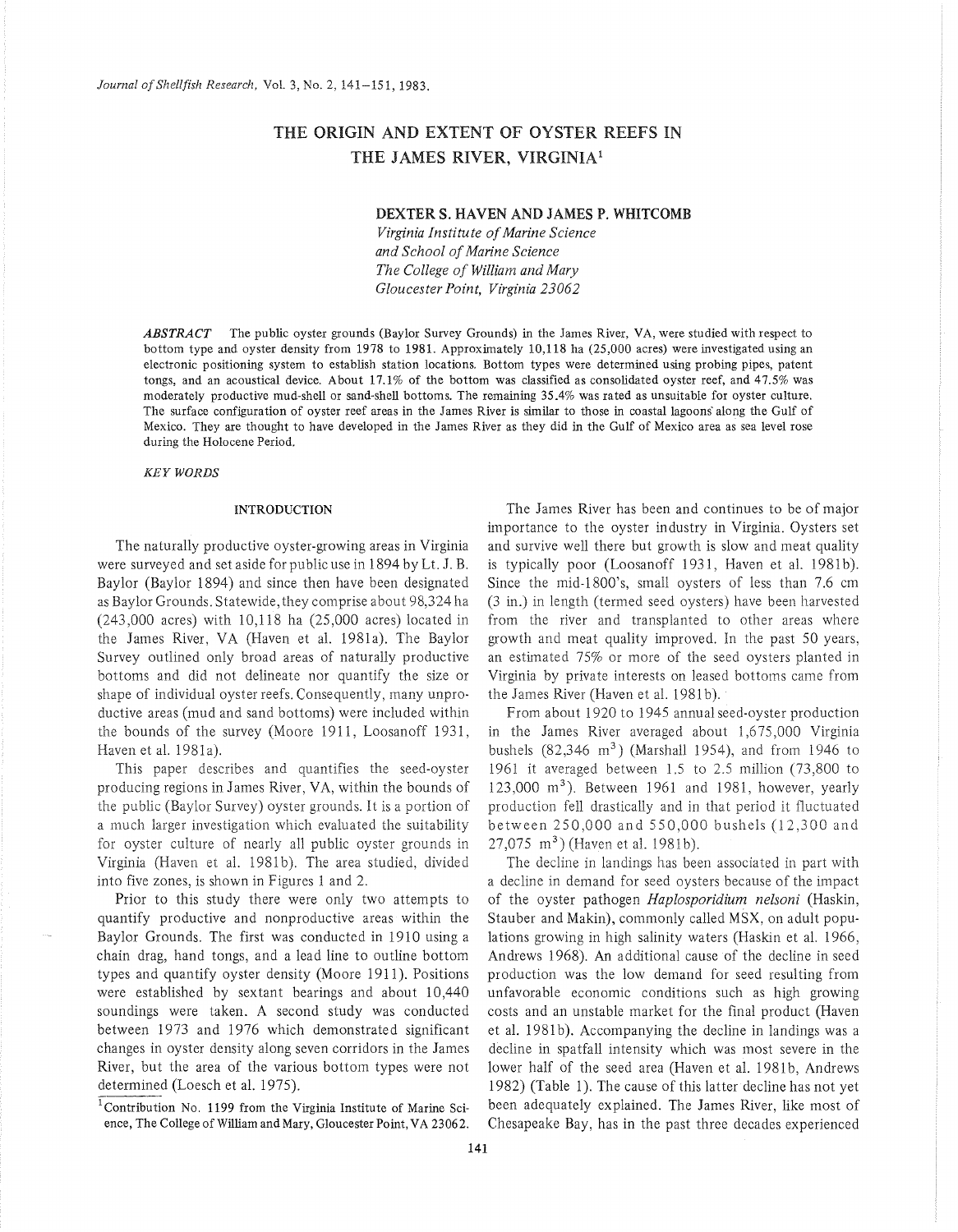

Figure 1. Oyster reefs and other bottom types in the James River, VA. Shown are areas I, II, and III separated by the clear lines and transects A, B, C, and D. Mud bottoms within the bounds of the Baylor areas are unstippled.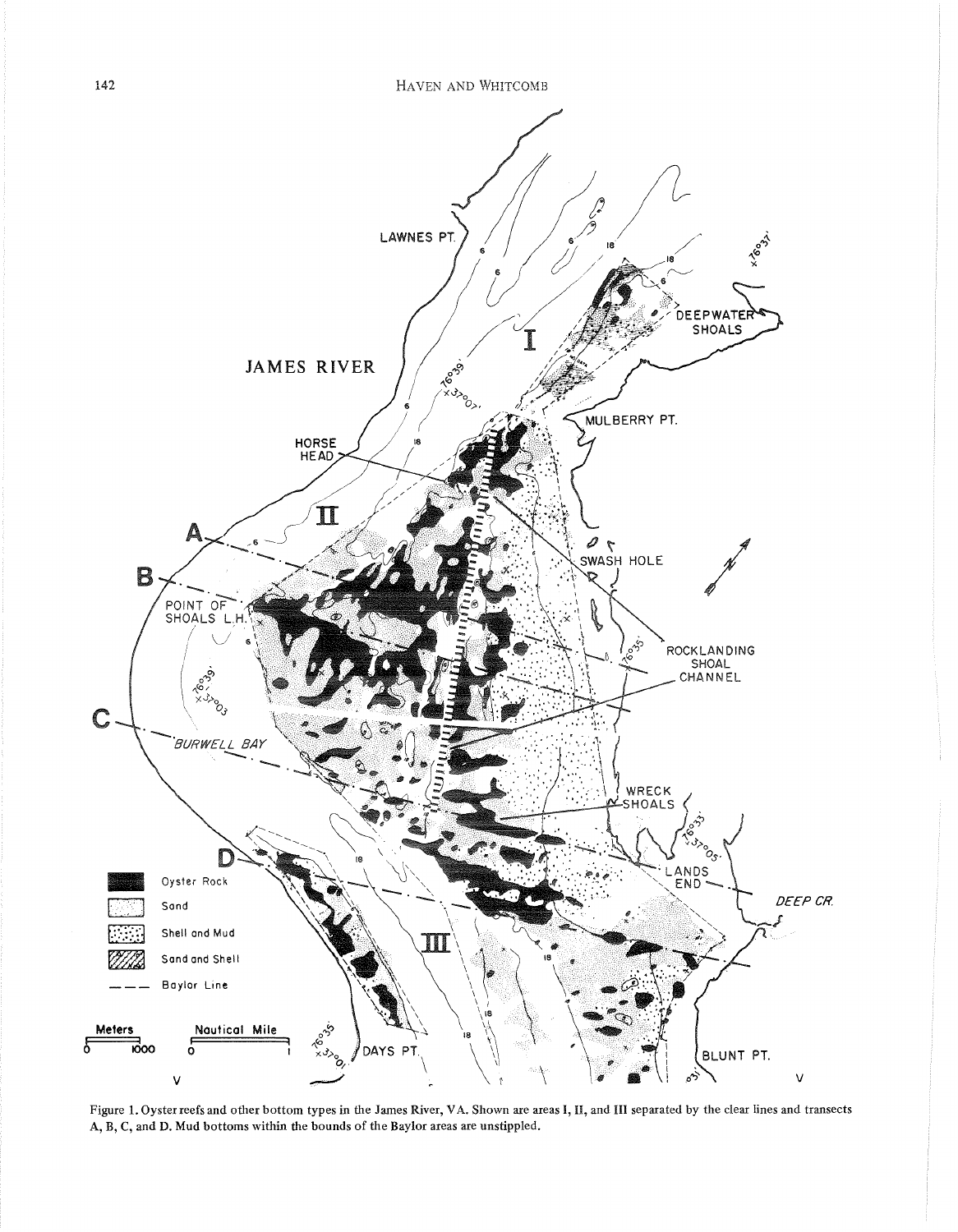

Figure 2. Oyster reefs and other bottom types in the James River, VA. Shown are areas IV and V separated by the clear lines. Mud bottoms within the bounds of the Baylor areas are unstippled.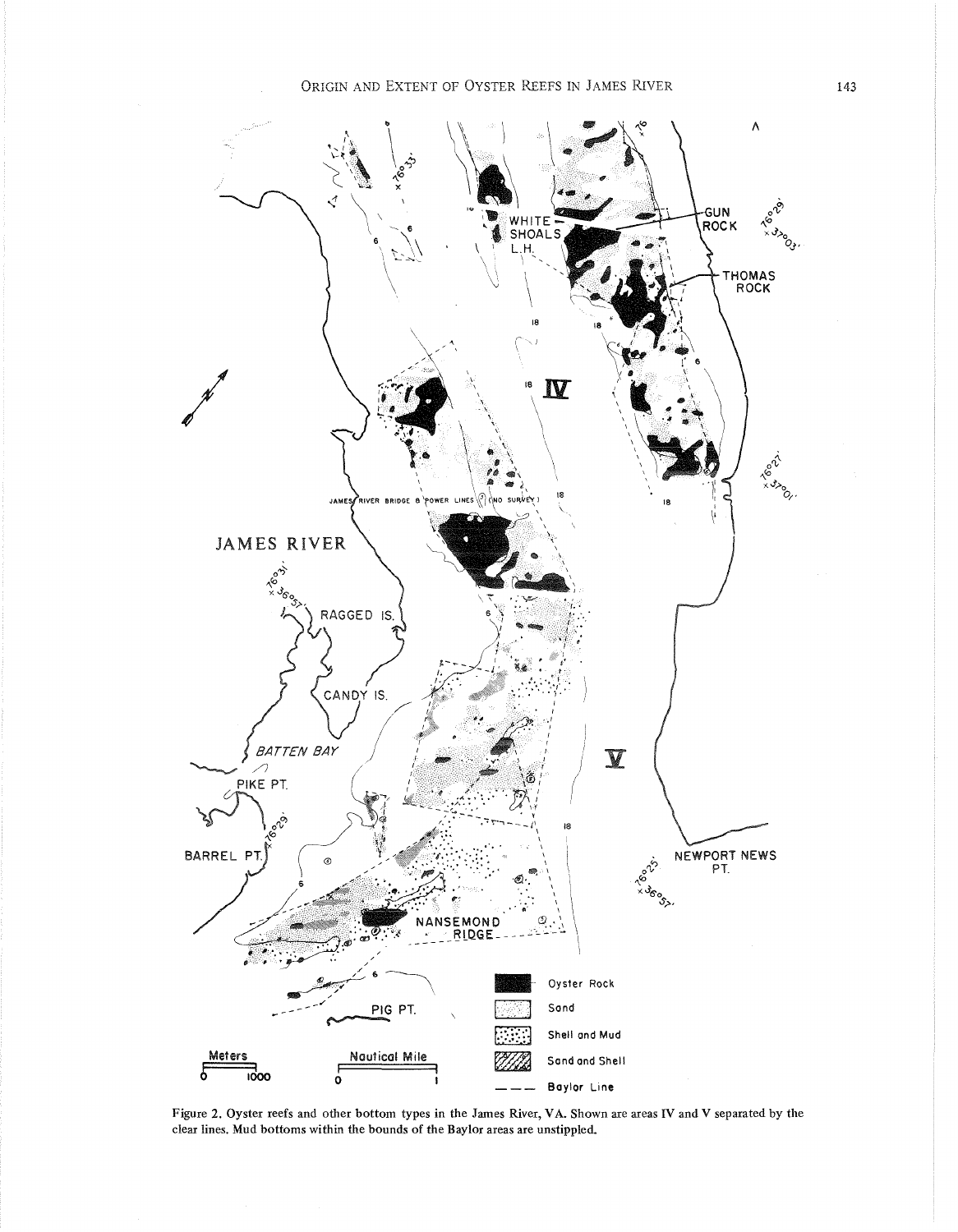increased levels of nutrient enrichment, toxic chemicals, sedimentation, and other human alterations (Haven et al. 1981b), all of which may have affected setting of spat.

## TABLE 1.

Mean spatfall per Virginia bushel of bottom substrate at representative locations from 1947 to 1980.\*

| Period        |      | Brown Shoals Wreck Shoals | Point<br>of Shoals | Deep Water<br>Shoals |
|---------------|------|---------------------------|--------------------|----------------------|
| 1947-1950     | 718  | 1901                      | 385                | 1744                 |
| $1951 - 1955$ | 1030 | 1945                      | 336                | 872                  |
| 1956-1960     | 412  | 995                       |                    | 468                  |
| $1961 - 1965$ | 94   | 298                       | 135                | 113                  |
| 1966-1970     | 27   | 88                        | 249                | 334                  |
| $1971 - 1975$ | 46   | 167                       | 82                 | 49                   |
| 1976-1980     | 43   | 199                       | 169                | 534                  |

\*1947-1965 data from Andrews (1982).

#### *Hydrography of the James River*

The hydrography of the James River has been the subject of several major studies but many details are still poorly understood. Basically, it is a partially mixed tidal estuary (Pritchard 1953, Nichols 1972b); recent studies suggest it may undergo a cyclic stratification-destratification process related to the neap and spring tidal cycles (Haas 1977).

Published information on salinity from 1949 to 1961 at Deep Water Shoals showed a range from about 2 to 10 ppt, at Wreck Shoals from 7 to 14.5 ppt, at Newport News Point from 12.5 to 18.5 ppt, and at Nansemond Ridge from 13.5 to 19.5 ppt (Table 2). Additional data for all stations from 1963 to 1981 showed a similar range (VIMS unpublished). Freshets occur at irregular intervals in this estuary and 0.0 ppt has been recorded as far downriver as Wreck Shoals (Andrews et al. 1959, Haven et al. 1976). Salinities of 0.0 ppt commonly occur at Deep Water Shoals where oysters are frequently killed by fresh water in the spring of the year (Andrews et al. 1959).

## TABLE 2.

Mean salinities (in ppt) in the James River, VA, from 1949 to 1961.\*

|        | <b>Stations</b>      |              |                       |                    |  |  |
|--------|----------------------|--------------|-----------------------|--------------------|--|--|
| Season | Deep Water<br>Shoals | Wreck Shoals | Newport News<br>Point | Nansemond<br>Ridge |  |  |
| Spring | 2.0                  | 7.0          | 12.5                  | 13.5               |  |  |
| Summer | 10.0                 | 14.0         | 17.5                  | 18.5               |  |  |
| Fall   | 5.0                  | 14.5         | 18.5                  | 19.5               |  |  |
| Winter |                      | 13.0         | 16.0                  | 16.5               |  |  |

\*Adapted from Stroup and Lynn (1963).

The natural channel in the lower James River lies close to the north shore, near Newport News Point, and toward the south shore in the Burwell Bay area. In the upper estuary near Deep Water Shoals, it is near the center of the river. Rocklanding Shoals Channel was cut through the northern edge of the seed areas and its depth in 1976 was 7.6 m (25ft) (Figure 1).

The names of individual seed areas in the James River have remained virtually unchanged for over 100 years. For example, the oyster reef known as Deep Water Shoal, marks the upriver limit of commercial production and Nansemond Ridge is the lower limit (Figures 1 and 2). These names can only be used to designate the general location of a seed-producing area because one area grades imperceptibly into another.

# MATERIALS AND METHODS

The criterion for defining the naturally productive areas is based on one aspect that is considered of major importance. The naturally productive areas in the James River (those having oysters or shells) have existed in nearly the same location since 1854 (Moore 1911, Marshall 1954). Moreover, as will be discussed later, many probably existed in the same approximate location for much longer periods as was determined for Gulf of Mexico oyster beds (Bouma 1976). This study was designed to detect shells or living oysters in or on the bottom. Their presence was indicative of productive or previously productive bottoms.

The survey vessel was navigated at a speed of about 5.5  $km \cdot h^{-1}$  (3 knots) within the bounds of Baylor Grounds along a series of transects which were delineated using the Raydist® (manufactured by Teledyne Hastings Corp., Hampton, VA) electronic positioning grid system with a precision of  $\pm$  2 m. While traversing these transects, the bottom was probed with a 2.5-cm diameter copper pipe every 60 to 90 m to determine bottom type. The probing interval was decreased when the bottom type changed rapidly. Transects were usually about 183 m apart. Studies on bottom types were completed during 1979; sampling for oyster density was carried out in 1981.

The presence or absence of shells and/ or ovsters between probe stations was monitored continuously with an underwater microphone mounted in a steel frame and dragged on a cable about 37 m behind the vessel. The sounds made by the microphone bouncing over shells or oysters or sliding over sand or mud were amplified and broadcasted. The intensity and frequency of the sounds and the percentage of time the microphone was impacting on shells or oysters or other bottom types between stations were recorded by the operator (Haven et al. 1979). Depths were monitored continuously with a recording fathometer. These latter readings were used to reconstruct four longitudinal profiles across various bottom types.

For each station, Raydist® coordinates, coded information on bottom types obtained with the probe, acoustic information, and depths were recorded on tape using a Teledyne/Hastings printer. Later, the data on the printed tape were plotted on a series of 1:10,000 charts The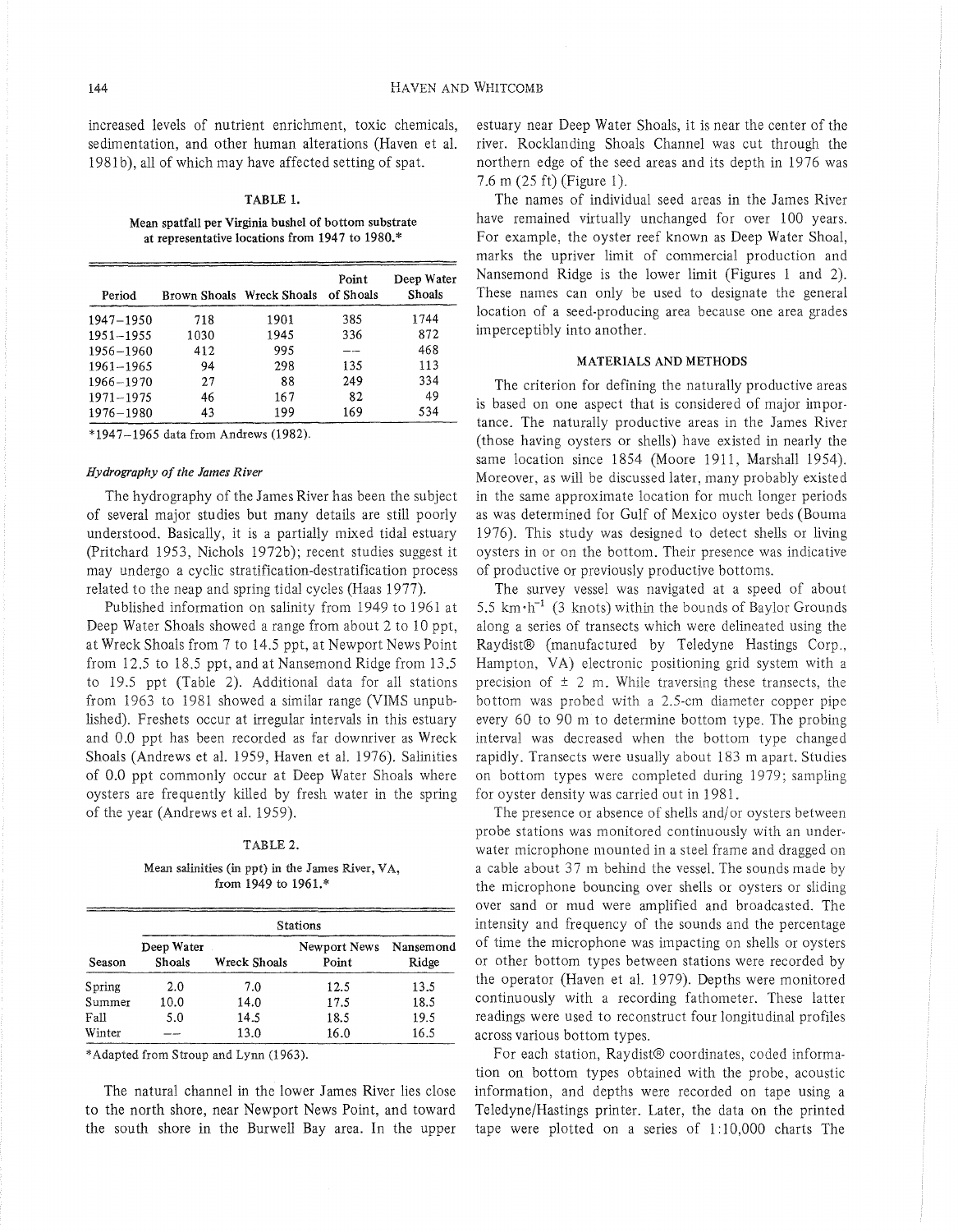charts showed latitude and longitude, 1.8- and 5.5-m (6 and 18-ft) depth contours, outlines of the shorelines, outlines of the Baylor Grounds, and information on bottom types. Subsequently, the boundaries of the various bottom types were outlined on the charts. Areas of various bottom types were determined with a digitizing planimeter.

The following bottom types were described:

*Oyster reef:* firm bottom, probe penetrated 0 to 5 em. Shells and oysters were typically abundant. Shells or oysters were detected using the microphone from 75 to 100% of the time between the probe stations.

*Sand-shell:* The firm bottom consisted largely of unconsolidated shell; probe operator detected the gritty texture of sand. Shells or oysters were detected using the microphone from 25 to 75% of the time.

*Mud-shell:* The probe operator detected a moderately firm crust over a soft bottom. The probe, after penetrating the crust, could be thrust at least 0.2 to 0.6 m further into the bottom. Unconsolidated shells or live oysters were usually detected using the microphone from 25 to 75% of the time between stations.

*Mud:* On these soft bottoms the probe could often be pushed almost 1 m into the bottom with little effort. They consisted largely of mixtures of silts and clays with some sand (Nichols 1972a). Shells and oysters were usually absent, or very few as determined using the microphone.

Sand: These were firm bottoms, and the probe typically did not penetrate more than 2 em. Few shells or oysters were detected using the probe or underwater microphone. Probe operator detected gritty texture of sand.

After the bottom types were outlined on charts, the bottoms in Areas II and III (Figure 1) were sampled with hydraulically operated patent tongs. Each tong grab sampled an area of 0.68  $m^2$  (7.29 ft<sup>2</sup>) and penetrated the bottom about 10 em on oyster reef and 30.5 em on mud bottoms; each sample consisted of at least one-half of a Virginia bushel (one Virginia bushel =  $0.05 \text{ m}^3$ ). A total of 476 sampling stations were randomly chosen along transects defined using the Raydist® system. Data from each grab were recorded as follows: numbers and volumes (in U.S. quarts where  $1$  quart = 0.91 liter) of oysters exclusive the current year's spat, volume in quarts of shells and fragments, and estimates of the percentage of unburied shell as identified by the presence of fouling organisms. These data were used to calculate oyster density (number ·  $m^{-2}$ ) and the percentage of each grab that was composed of shells and shell fragments.

A preliminary analysis of data on oyster density indicated a skewed distribution with a high percentage of zero values; therefore, densities were analyzed for possible significant differences in modal values using the Mann-Whitney test for nonparametric data (Sokal and Rohlf 1981). Oyster distribution obtained in this study was compared to distribution found in 1910 by Moore (1911).

National Oceanic and Atmospheric Administration (NOAA) charts 12248 and 12222 (1 :40,000) were used in this study to outline depth contours and shorelines. Because these charts show depths in feet and distances in nautical miles, these same units are used to delineate depth contours and distances shown in the illustrations and in some of the tabular material. In the text the following conversions are used: the standard 6- and 18-ft contour depths are 1.8 and 5.5 m, respectively. One nautical mile (6,000 ft) is equal to 1.83 km.

#### RESULTS

# *Reef Areas*

Areas classified as *oyster reef* show distinctive outlines in different parts of the estuary. In Area I six small reefs existing near the channel are generally elongate and parallel to the axis of the estuary and to the currents. They occur at depths ranging from 1.8 m to more than 5.5 m (Figure 1).

Area II is characterized by larger oyster reefs, most of which differ in shape from those in Area I (Figure 1). On the northeastern side of Rocklanding Channel, they begin about 1.4 km offshore (beyond the 1.8-m contour) and extend to Rocklanding Channel. Many are extensive and appear to be oriented parallel to the current and the axis of the river. Usually, however, there is an almost equal component oriented at right angles to the shore and the current. A similar type of orientation exists on the extensive reef area along the southwestern side of Rocklanding Channel. There the reefs extend to the south for a maximum distance of about  $3.7 \text{ km}$ , at depths ranging from  $1.8 \text{ m}$ to 5.5 m (Figure 1).

The oyster reefs in Area III are among the most productive in James River, and Rocklanding Shoal Channel passes through the center of this area. On the northeastern side of the natural channel (off Lands End) between the 1.8- and 5.5-m contour intervals, the oyster reef areas form well defined and approximately parallel rows which are approximately at right angles to the axis of the river (and current). Frequently, a reef ends as an isolated series of small reefs still in line with the larger one. On the southwestern side of the estuary in Area III, the oyster reefs are irregular in outline but the trend appears to be parallel to the channel as in Area I. Many are located at depths of less than 1.8 m. This is in contrast to the distribution noted on the northeastern side where most occur between the 1.8- to 5.5-m contour lines (Figure 1).

In Area IV on the northeastern side of the natural channel, which varies in depth from about 7.3 to 15.8 m, irregularly shaped reefs occur between the 1.8- and 5.5-m contours (Figure 2). Here, in contrast to the upriver areas, there is no apparent orientation with respect to the axis of the river (Figure 2). On the southwestern side, the depths of the reef areas differ from those on the opposite side because they exist primarily in less than 1.8 m of water.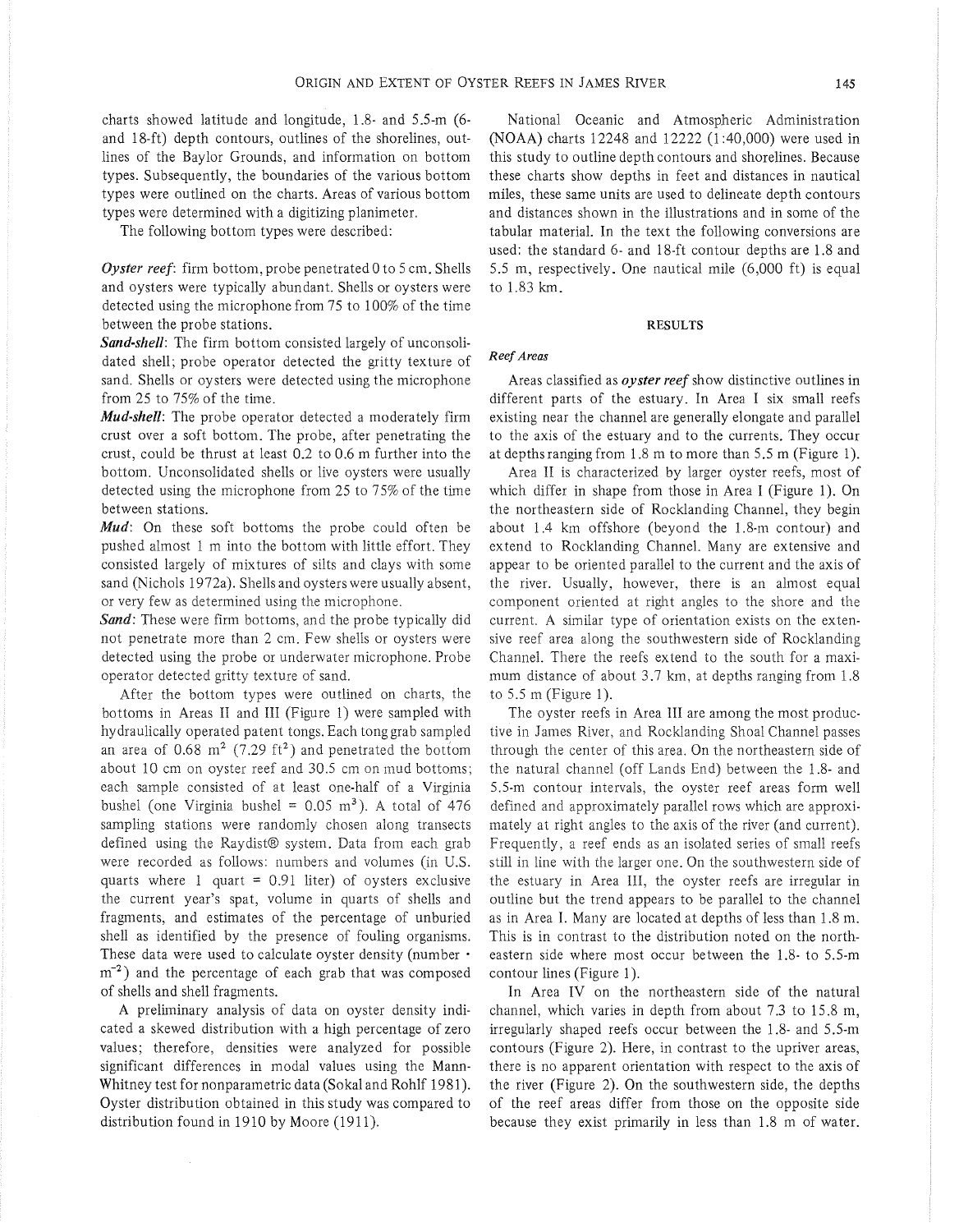They are, however, similar in that they have no apparent orientation.

Oyster reefs in Area V (Figure 2) are usually small and scattered and are oriented at right angles to the axis of the river and are, therefore, similar in this respect to those in Areas I and II. Moreover, they are usually at depths less than 1.8 m as are most reefs on the southwestern side of this estuary.

# *Other Bottom Types*

In Areas I through IV, *sand-shell* bottoms generally occur inshore of oyster reef areas and often extend into the inshore margin of Baylor Grounds; in Area V, where sandshell bottoms are scarce, they occur largely between the reefs. Areas of *mud-shell* are the most extensive bottom type in Areas II, III and IV and they occur offshore of sand-shell bottoms. Oyster reefs in all zones are usually surrounded by this type of bottom.

*Sand* bottoms are not common in the James River Baylor Grounds; when they do occur, they are generally located inshore of sand-shell areas. *Mud* bottoms are extensive and occur in all five segments as large irregular zones between shelled areas and in the deeper channels (Figures 1 and 2).

# *Acreage of Subaqueous Bottom Types*

*Mud-shell* bottoms were the most extensive and totaled 29.8% (3,030 ha) of the Baylor Grounds surveyed (1 0,178 ha). *Oyster reefs* and *sand-shell* are about equally abundant and comprise 17.1% and 17.7% (1, 744 and 1,800 ha), respectively, of the total area. Therefore, about 64.6% (or 6,574 ha) of the Baylor Grounds in the James River can be classified as productive or potentially productive (Table 3).

The nonproductive *mud, sand,* and *buried-shell* bottoms make up 35.4% (3,604 ha) of the total 10,178-ha area. These latter types have little, if any, potential for oyster culture.

#### *Oyster and Shell Densities*

Patent-tong sampling showed a wide variation in oyster

density on the various types of bottom. This was expected because a previous study during 1973 and 1974 showed that oyster distribution in the James River was typically noncontiguous (Loesch et al. 1975). The present study showed that oyster densities on all bottom types ranged from 0 to 274 oysters $\cdot$ m<sup>-2</sup> (Table 4). Oyster-reef bottoms had the highest mean density and ranged from a mean of 34.8·m-2 in Area II to 28.0·m-2 in Area III. Sand-shell and mud-shell bottoms supported about 50 to 75% fewer oysters. No oysters were recovered in eight samples taken in Area II on mud and sand bottoms. On similar substrates in Area III, oyster densities ranged from 2.2 to  $10.7 \cdot m^{-2}$ . This latter value, discussed later, seems atypical.

A statistical analysis using the Mann-Whitney test for nonparametric data (Sokal and Rohlf 1981) showed that the modal grouping for oyster density (Table 4) on oysterreef areas was significantly higher than for mud-shell and sand-shell bottoms in Area II (Table 5). Mud-shell bottoms have a significantly higher modal grouping than sand-shell. No oysters were found on sand or mud bottoms (Table 4).

In Area III, oyster-reef bottoms have a modal grouping of oyster densities higher than all bottom types tested (Table 5). Sand-shell bottoms were significantly higher than mud-shell, and both have a modal grouping higher than sand. Mud bottoms seemed to show anomalous situations because oyster densities were higher than those found for sand-shell bottoms. A possible reason for this will be covered in the Discussion section.

Analysis of the patent-tong data showed that bottoms classified as oyster reef (on the basis of data obtained using a probe and sonic gear) also contained the highest content of shell material. In Areas II and III, shells and fragments averaged from 42.8 to 33.9%, by volume, respectively, of the grab's content. The high shell content and high values for oyster density are responsible for the firmness of bottoms classified as oyster reef. In addition, almost half of the shell material on oyster reef bottoms was surface shell which was exposed to the flow of the current (Table 6).

Bottoms that were classified as *mud-shell* or *sand-shell*  in Areas II and III differed from *oyster reef* bottoms

|                | Total Area (ha) |      | Size of Each Bottom Type (% Total) in Each Subarea |      |      |      | Percent Total |      |
|----------------|-----------------|------|----------------------------------------------------|------|------|------|---------------|------|
| Bottom Type    | I to V          |      | п                                                  | Ш    | IV   | v    | All Areas     |      |
| Oyster Reef    | 1.744           | 5.1  | 28.0                                               | 14.1 | 28.5 | 2.8  | 17.1          |      |
| Sand-Shell     | 1.800           | 35.8 | 22.6                                               | 16.5 | 5.5  | 19.9 | 17.7          | 64.6 |
| Mud-Shell      | 3.030           | 14.5 | 29.7                                               | 33.5 | 31.3 | 23.7 | 29.8          |      |
| Sand           | 623             | 11.6 | 4.6                                                | 6.2  | 1.5  | 10.5 | 6.1           |      |
| Soft Mud       | 2.811           | 33.0 | 15.1                                               | 29.7 | 32.8 | 34.8 | 27.6          | 35.4 |
| Buried Shell   | 170             | 0    | 0.                                                 | 0.1  | 0.4  | 8.3  | 1.7           |      |
| Total hectares | 10.178          | 298  | 2533                                               | 3903 | 1466 | 1978 |               |      |

#### TABLE 3.

Areas of various types of bottom in the James River, VA, expressed as hectares and as percent of total in each of the subareas  $(I-V)$ .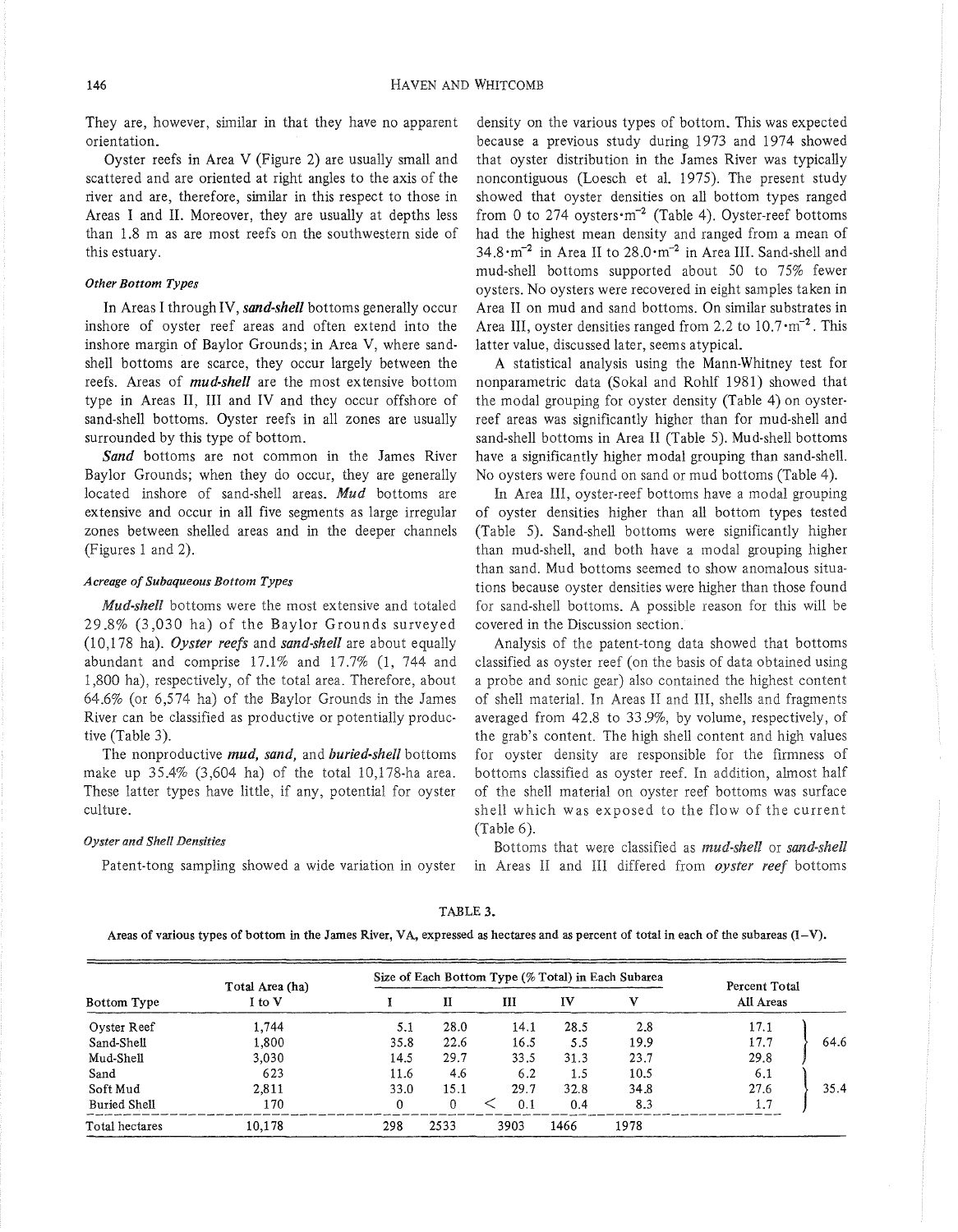because they had smaller volumes of shell material and lower percentages of surface shell; they were less consolidated and more scattered.

# TABLE 4.

Density of oysters collected with patent tongs in the James River seed area.\*

|                     |              | Area II       |     |          | Area III                 |  |  |
|---------------------|--------------|---------------|-----|----------|--------------------------|--|--|
| <b>Bottom Types</b> | N Mean       | Range         | N   | Mean     | Range                    |  |  |
| Oyster Reef         | 19 34.82     | 0 to 165.76   |     | 66 27.98 | 0 to 273.81              |  |  |
| Sand-Shell          | 27 9.0       | 0 to $109.52$ | 63  | 6.48     | 0 to 35.52               |  |  |
| Mud-Shell           | 19 13.40     | 0 to 118.90   | 188 | 5.75     | 0 to 59.20               |  |  |
| Sand                | $\mathbf{0}$ |               | 21  | 2.18     | 41.44<br>0 <sub>to</sub> |  |  |
| Mud                 | $\Omega$     |               |     | 73 10.72 | 0 to 112.48              |  |  |

\*From Statistical Summary of Means and Range (1981).

#### TABLE 5.

A statistical comparison using the Mann-Whitney test of modal grouping of oyster density  $(m^2)$  in Areas II and III in the James River, VA. (Mean values for numbers of oysters per  $m<sup>2</sup>$  are shown in Table 3.)

| <b>Bottom Type</b>               | Levels of Significance                       |
|----------------------------------|----------------------------------------------|
|                                  | Area II                                      |
| Oyster reef versus<br>mud-shell  | Difference significant at $0.25 > P > 0.01$  |
| Oyster reef versus<br>sand-shell | Difference significant at $0.01 > P > 0.001$ |
| Mud-shell versus<br>sand-shell   | Difference significant at $P = 0.01$         |
|                                  | Area III                                     |
| Oyster reef versus<br>mud-shell  | Difference significant at $P \leq 0.001$     |
| Oyster reef versus<br>sand-shell | Difference significant at $P \leq 0.001$     |
| Oyster reef versus<br>sand       | Difference significant at $P \leq 0.001$     |
| Mud-shell versus<br>sand-shell   | Difference significant at $0.01 > P > 0.001$ |
| Mud-shell versus<br>sand         | Difference significant at $0.05 > P > 0.02$  |
| Sand-shell versus<br>mud         | Difference significant at $0.01 > P > 0.001$ |
| Mud versus sand                  | Not significant at $P = 0.10$                |
| Mud-shell versus mud             | Not significant at $P = 0.10$                |

#### *Transects*

Elevations and slopes were studied across the oyster reefs, or shoals, on four transects in the area near Point of Shoals Light (Figures 1 and 3). Those transects crossed productive oyster reefs such as Wreck Shoal and Point of Shoals. The overall slope from the channel to the sandy margins along the shore ranges from about 0.04 to 0.11 m  $(0.13 \text{ to } 0.35 \text{ ft})$  vertically for each 30.5 m  $(100 \text{ ft})$ 

horizontal distance (slopes: 1:769 to 1:286, respectively). Frequently, the elevation of the bottom from a nonproductive slough to a productive shelled area was less than 0.30 m (1 ft) vertically for every 30.5 m (100 ft) horizontally. Very steep slopes occur adjacent to the channel or mud sloughs where they join productive oyster-reef or mud-shell substrates. These sharp slopes may be as large as  $4.6$  m (15 ft) vertically in 30.5 m (100 ft) horizontally (a slope of 1:6.7). *Sand-shell* bottoms occur as flat areas and are usually near the shore.

#### DISCUSSION

Samples obtained with patent tongs in Areas II and III confirmed observations made using a bottom probe, acoustic gear, and fathometer. *Oyster reef* bottoms had higher densities of oysters and shell material. *Sand-shell* and *mud-shell* bottoms had lower densities of oysters and shells. *Sand* bottoms seldom contained shells or oysters. *Mud*  bottoms, while definitely soft, sometimes contained significant numbers of oysters.

The surface outlines of oyster reefs in the James River may be separated into four types which closely resemble those that occur in lagoonal systems of the Gulf of Mexico (Graves 1905, Hedgpeth 1953, Price 1954, Scott 1968, Bouma 1976). The longitudinal type, for example, is represented in the James River by those shown on Area I where tidal currents are rapid over shoal bottoms. The large irregular type is common throughout the estuary and has two components; one is at a right angle to the axis of the river and a second is parallel to the axis (Area II). A third type, termed a transverse reef, is long and lies at right angles to the current as seen in Area II off Lands End (Figure 1). The last type, without any obvious shape, is termed a pancake reef (Scott 1968); these are common in Area V (Figure 2).

While those bottoms that were classified as *sand-shell*  and *mud-shell* in the James River support live oysters and are moderately productive, we do not believe them to be long-term features of the estuary at specific locations as are oyster reef areas. This concept was originally discussed by Moore (1911) who stated that the boundaries of the highly productive areas in the James River seed area, which approximate our oyster reef classification, were originally sharply marked and separated from the barren *(mud* or *sand)* bottoms. Moore (1911) speculated that operations by man (harvesting activities and culling of the catch) over the years were responsible for scattering shells and oysters between the reefs and onto otherwise barren bottoms. The atypical value of 10.7 oysters·m-2 on *mud* bottoms shown for Area III (Table 4) probably resulted from this activity.

Oysters do not grow or survive well on *sand* and *mud*  bottoms because of several physical factors. *Mud* bottoms in the James River are areas of active sedimentation (Nichols 1972a); in that environment, oysters may be covered with sediment faster than they can grow (MacKenzie 1983).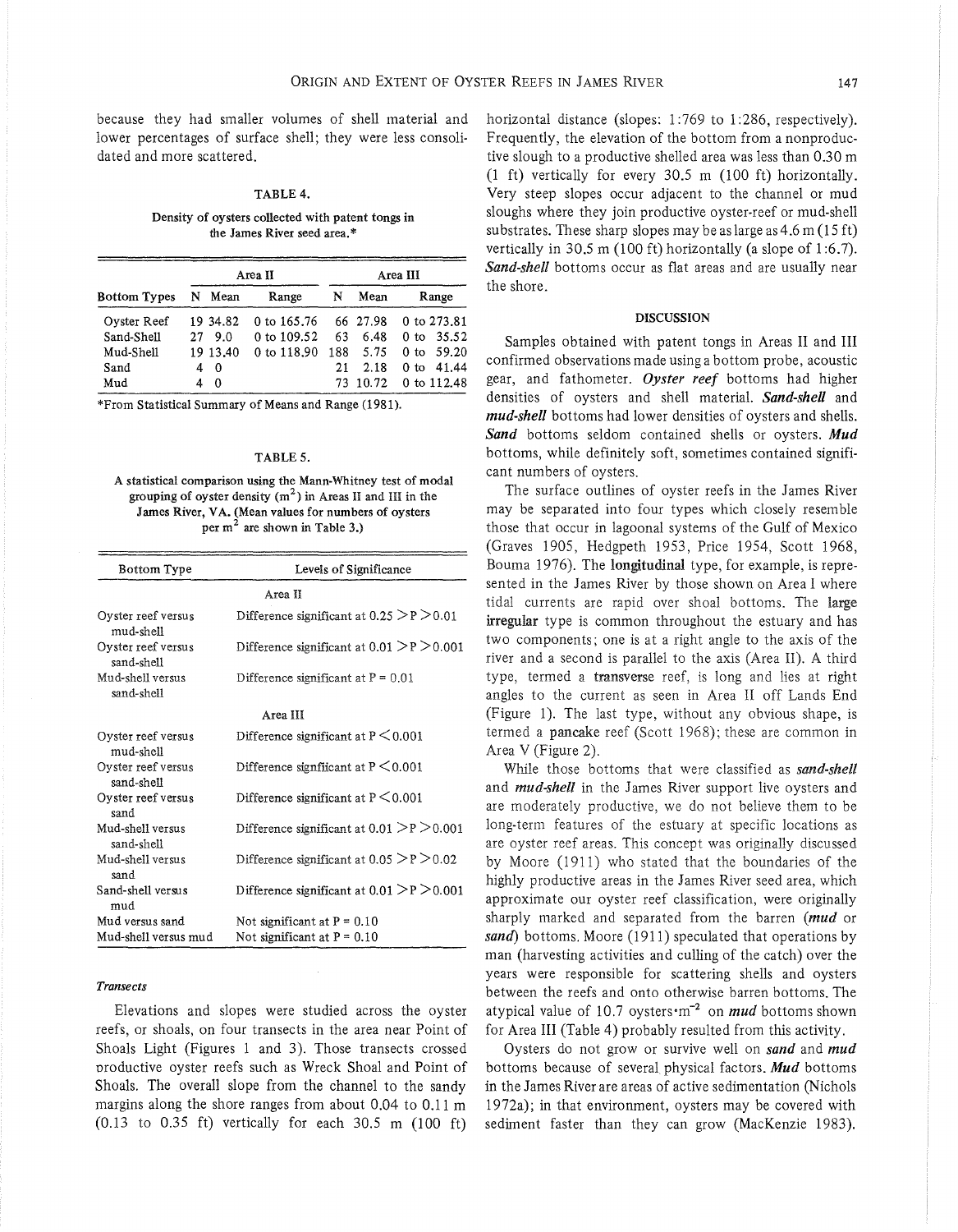# HAVEN AND WHITCOMB

# TABLE 6.

| Number of oysters per $m2$ , exclusive of 1979 spat set, and amounts of surface and buried shells on |                                                         |  |  |
|------------------------------------------------------------------------------------------------------|---------------------------------------------------------|--|--|
|                                                                                                      | five bottom types in the James River, VA (August 1979). |  |  |

| Bottom Type | Number Sampled | Mean Number $\cdot$ m <sup>-2</sup> | Percent Shell | Percent Surface Shell | Percent of Sample<br>with Surface Shell |
|-------------|----------------|-------------------------------------|---------------|-----------------------|-----------------------------------------|
|             |                |                                     | Area II       |                       |                                         |
| Oyster reef | 19             | 34.8                                | 42.8          | 47.7                  | 94.7                                    |
| Sand-shell  | 27             | 9.0                                 | 23.1          | 16.1                  | 48.1                                    |
| Mud-shell   | 19             | 13.4                                | 16.0          | 17.9                  | 36.8                                    |
| Sand        | 4              | 0.0                                 | 12.0          | 0.0                   | 0.0                                     |
| Mud         | 4              | 0.0                                 | 5.1           | 0.0                   | 0.0                                     |
|             |                |                                     | Area III      |                       |                                         |
| Oyster reef | 66             | 27.98                               | 33.9          | 41.8                  | 90.1                                    |
| Sand-shell  | 63             | 6.48                                | 23.1          | 25.0                  | 81.0                                    |
| Mud-shell   | 188            | 5.75                                | 11.8          | 13.2                  | 41.0                                    |
| Sand        | 21             | 2.18                                | 9.9           | 8.1                   | 9.0                                     |
| Mud         | 73             | 10.72                               | 6.8           | 8.5                   | 8.0                                     |



Figure 3. Longitudinal profile of various oyster bottom types along transects A, B, C and D (see Figures 1 and 2).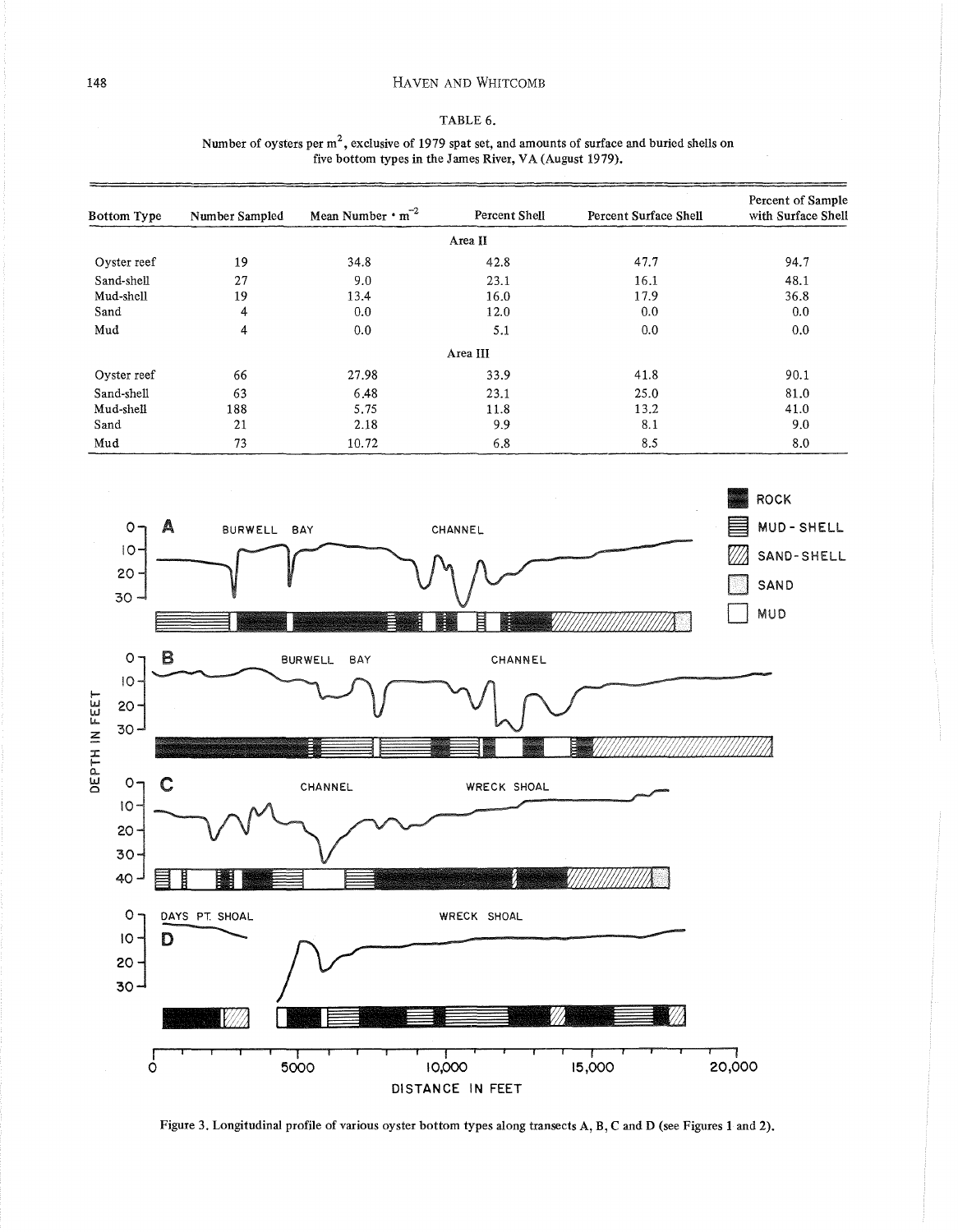*Sand* bottoms, while firm, offer an unstable, shifting substrate and sand grains are abrasive and difficult to void from the mantle cavity when washed in by wave or current forces. We speculate that conditions for recruitment and growth on *mud-shell* or *sand-shell* areas may often be marginal or they may fluctuate to a greater degree than *oyster reef* areas.

The extent and depth of buried oyster shell deposits below the reefs in the James River are not known; however, about 2.0  $\times$  10<sup>6</sup> m<sup>3</sup> of buried oyster shells were dredged commercially between 1963 and 1969 from the southern side of this estuary approximately 6 km southwest of Newport News Point (Figure 2) (Va. Comm. Fish. Rept. 1969, Haven et al. 1981b). An early study of lagoonal systems in the Gulf of Mexico showed that exposed oyster reefs often extended down into the sediments for at least 2.7 m (Norris 1953). Later Bouma (1976), working in the same area, related reef oyster formation to the world-wide rise in sea level during the Holocene Period (Emery and Uchupi 1972). He concluded that most of the present-day oyster reefs in San Antonio Bay exist on top of old reefs that started to grow about 9,000 years ago in the former river cuts incised in late Pleistocene deposits as the sea level began to rise. He demonstrated that shell deposits extended as deep as 21 m (69ft) below the sediment surface and his  $14<sub>C</sub>$  data showed ages of buried shell from 1,500 to 9,000 years. Bouma (1976) also stated that many surface reefs were probably connected or adjacent to buried shell deposits.

The James River Basin and Gulf of Mexico areas experienced the same rise in sea level during the Holocene Period. In relation to this event, the James River Basin flooded with seawater between 9,000 and 6,500 years ago. The original flooding occurred along the axis of the river as defined by the deeper channels that today range in depth from 8 to 29m (Nichols 1972a). The sea level has increased about 0.6 min the James River between 1854 and 1954.

It has yet to be determined how far oyster reefs extend into bottom sediments in the study area; however, on the basis of similarity in shape of oyster reefs in the James River and Gulf of Mexico areas and the similar geological histories, we speculate that oyster reefs in the river are underlain with shell deposits of varying thickness and that the reefs evolved as they did in the Gulf areas from old shore or bottom features as sea level rose.

There have been slow changes in water depth over oyster reefs in the James River over the last century. Marshall (1954), using depth data from U.S. Hydrographic charts from 1854-55 to 1943-48, stated that considerable variations existed in the physiographic changes in the surfaces of the seed beds (tops of the oyster reefs) during that period. At most points depth comparisons over the 1 00-year period, after allowing for the increase in sea level, indicated a decline in elevation of about 0.18 m (0.6 ft). He speculated that this decline was the net effect of both natural phenomena and fishery activities.

Our data, when compared with those obtained by Moore in 1910 (Moore 1911), suggest no major differences in oyster density in 1911 and 1981. Moore reported oyster densities for about 590 locations in the seed area and used them to separate bottoms into five classes (Table 7). Those classifications were a combination of numerical data on oyster density coupled with Moore's concept of how many oysters a waterman needed to harvest during a 9-hr day at the former price of \$0.20 to \$0.30/bu for seed and \$0.45/bu for market oysters. Certain of his categories are still valid. Moore's *barren* category is comparable to our mud or sand classifications; both have a very low potential for growing oysters. Moore's *dense growth* is equivalent to our oyster reef classification, and our definition of productive bottoms (oyster reefs and mud-shell or sand-shell bottoms) is comparable to Moore's *dense, scattered, very scattered* and *depleted* categories (Table 7).

#### TABLE 7.

Classification of oyster bottoms in the James River, VA.\*

|                              | Ovster Harvest in Virginia Bushels<br>by a Tonger in a 9-hour Day |                |  |  |
|------------------------------|-------------------------------------------------------------------|----------------|--|--|
| Oyster Density               | Seed Oysters                                                      | Market Oysters |  |  |
| Barren (no shell or oysters) |                                                                   |                |  |  |
| Depleted                     |                                                                   | 3              |  |  |
| Very scattering (scattered)  | 4 — 8                                                             | $3 - 5$        |  |  |
| Scattering (scattered)       | $8 - 12$                                                          | $5 - 8$        |  |  |
| Dense                        | 12                                                                | 8              |  |  |

\*Classification from Moore (1911).

Using the preceding categories, the following comparisons are made (Table 8). In 1910 (Moore 1911 ), mean oyster densities on *dense* bottoms ranged from 26.9 to 35.4 oysters ·  $m^{-2}$  in Area II. In contrast, our randomly collected reef samples in 1981 showed a similar density of  $34.8 \cdot m^{-2}$ . Mean oyster densities on *scattered* to *depleted* bottoms in Moore's study (1911) ranged from nearly zero to a maximum of  $20.2 \cdot m^{-2}$  while mean densities for comparable bottom types in 1981 ranged from 9.0 to  $13.4 \cdot m^{-2}$ . In Area III, three stations in Moore's study ranged in density from 32.9 to  $57.0 \cdot m^{-2}$ ; our mean density for oyster reefs in the same general area was  $28.0 \cdot m^{-2}$ . Mean densities in areas of *scattered* to *depleted* bottoms ranged from zero to  $33.1 \cdot m^{-2}$  in the early 1900's; our density data showed a mean range of 2.2 to  $10.7 \cdot m^{-2}$  (Table 7). The overall similarities in density for *dense* and *reef* bottom types were unexpected because of the decline in setting intensity in the James River that began in 1960 (Haven et al. 1981b). We speculate that, in 1910, the intense harvest may have depleted the beds to low levels, even when oysters were setting at a much higher rate.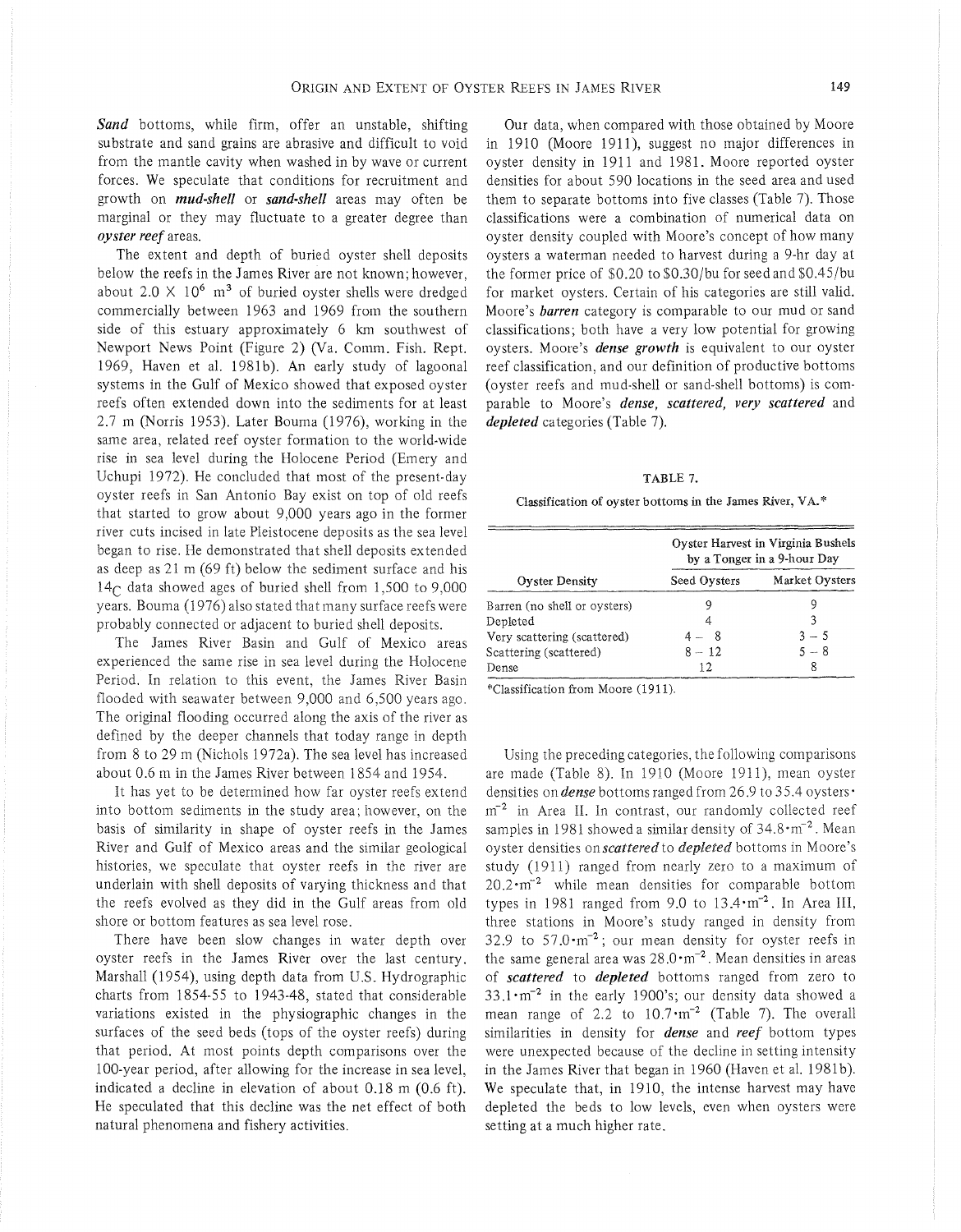|  |  | TABLE |  |
|--|--|-------|--|
|--|--|-------|--|

#### Mean densities of oysters on various bottom types in the James River, VA, 1910-1981. (Locations shown in Figure 1.)

|                     | 1910 (Moore 1911) |                |                 | 1981 (Present Study) |                |
|---------------------|-------------------|----------------|-----------------|----------------------|----------------|
| <b>Oyster Reefs</b> | Growth Type       | Oysters/ $m^2$ | Location        | Substrate            | Oysters/ $m^2$ |
|                     |                   | Area II        |                 |                      |                |
| Horse Head          | Dense             | 35.4           | Horse Head to   | Ovster reef          | 34.8           |
|                     | Scattering        | 15.4           | Point of Shoals | Sand-shell           | 9.0            |
|                     | Very Scattering   | 20.2           |                 | Mud-shell            | 13.4           |
|                     | Depleted          | 0.1            |                 | Sand                 | $\mathbf 0$    |
|                     |                   |                |                 | Mud                  | 0              |
| Point of Shoals     | Dense             | 26.9           |                 |                      |                |
|                     | Scattering        | 13.1           |                 |                      |                |
|                     | Very Scattering   | 5.5            |                 |                      |                |
|                     | Depleted          | 2.0            |                 |                      |                |
|                     |                   | Area III       |                 |                      |                |
| Wreck Shoals        | Dense             | 48.6           | Wreck Shoals to | Oyster reef          | 28.0           |
|                     | Scattering        | $\mathbf 0$    | Thomas Rock     | Sand-shell           | 6.5            |
|                     | Very Scattering   | 0              |                 | Mud-shell            | 5.8            |
|                     | Depleted          | 0              |                 | Sand                 | 2.2            |
|                     |                   |                |                 | Mud                  | 10.7           |
| White Shoal         | Dense             | 57.0           |                 |                      |                |
|                     | Scattering        | $\theta$       |                 |                      |                |
|                     | Very Scattering   | 10.3           |                 |                      |                |
|                     | Depleted          | 9.1            |                 |                      |                |
| Thomas Rock         | Dense             | 32.9           |                 |                      |                |
|                     | Scattering        | 33.1           |                 |                      |                |
|                     | Very Scattering   | 22.4           |                 |                      |                |
|                     | Depleted          | 15.4           |                 |                      |                |

Further inspection of Moore's data reveals that the present productive areas in the James River are in the same approximate area as they were in 1910; however, the areas of productive and potentially productive bottoms may have increased since 1910. To show this, we compared the geometric area of the top four categories shown by Moore (Table 7) with our *mud-shell, sand-shell* and *oyster reef* categories in Areas II and III. These data showed a total area of 2,722 ha (6,727 acres) in 1910 and 4,534 ha (11,204 acres) in 1980, a gain of about 60%. While this cannot be considered conclusive because of the nature of

the original data set, the positive direction is suggestive. We attribute the probable increase to the effect of culling unwanted shells and small oysters onto unproductive sand and mud bottoms from 1910 to 1981.

# ACKNOWLEDGMENTS

The authors thank P. Kendall, K. Walker and R. Morales-Alamo for assistance in the field work; B. Bowen for his contribution to statistical analysis; and the VIMS Art Department for preparation of the figures.

ERRATA-Vol. 3, No. 2, Haven and Whitcomb, 117-128. 1983. Origin and Extent *oi* ' Oyster Reefs in Va. Page 149, Para. 3, Line 8, about 0.6 m should read " $\frac{\text{about}}{\text{about}}$  $0.18$  m<sup>"</sup>. Page 149, Para. 5, Line 9, about 0.18 m<sup>"</sup>(0.6 ft) should read "about 0.3 m (1.0 ft)".